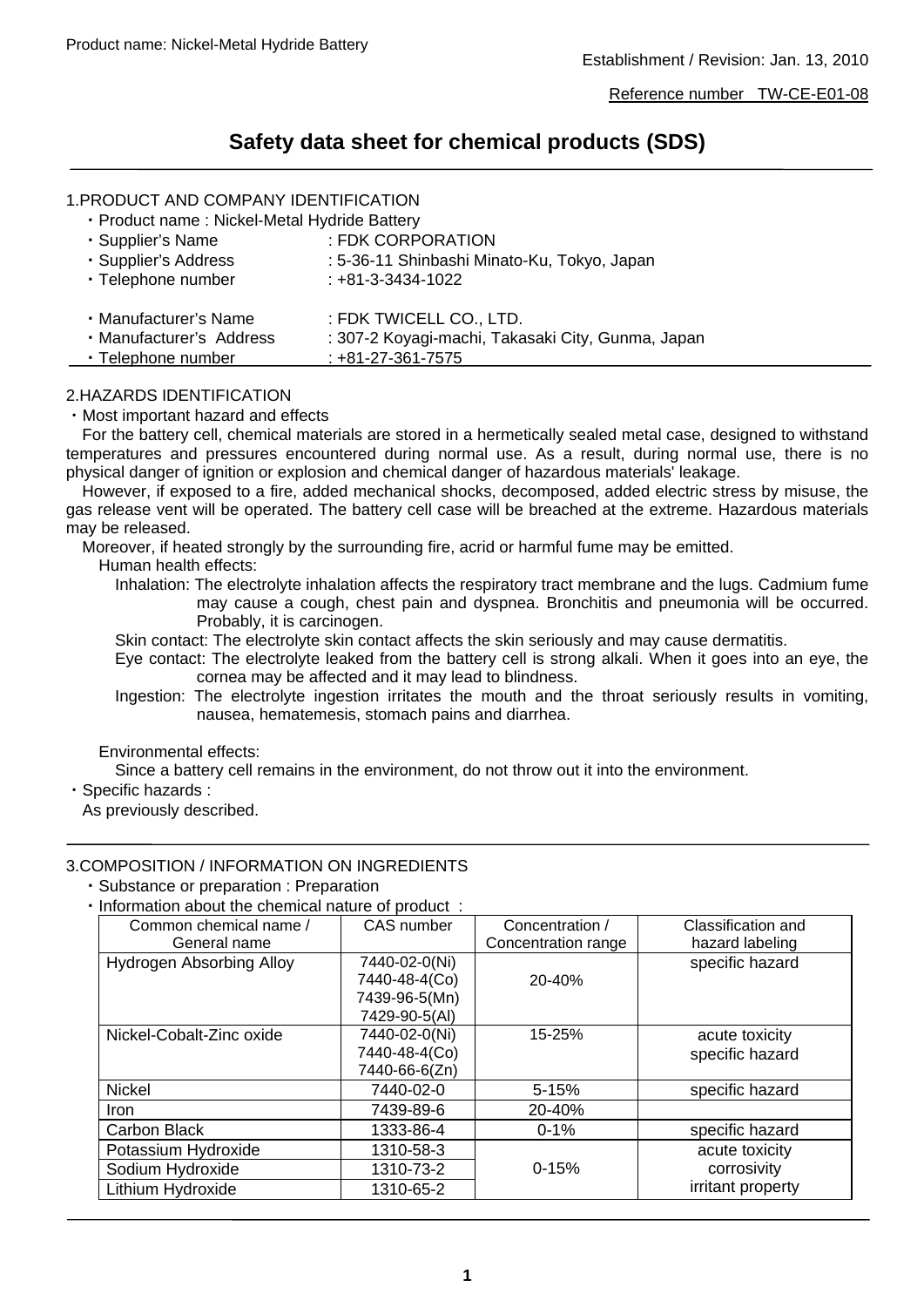#### 4.FIRST-AID MEASURES

Internal cell materials of an opened battery cell

・Inhalation :

Cover the victim in a blanket, move to the place of fresh air and keep quiet. Seek medical attention immediately. When dyspnea (breathing difficulty) or asphyxia (breath-hold), give artificial respiration immediately.

・Skin contact :

Remove contaminated clothes and shoes immediately. Wash the adherence or contact region with soap and plenty of water. Seek medical attention immediately.

・Eye contact :

Immediately flush eyes with water continuously for at least 15 minutes. Seek medical attention immediately.

A battery cell and internal cell materials of an opened battery cell

・Ingestion :

Do not induce vomiting. Seek medical attention immediately.

## 5.FIRE-FIGHTING MEASURE

Although a battery cell is not flammability, in case of fire, move it to the safe place quickly.

- The following measures are taken when it cannot be moved.
	- ・Suitable extinguishing media: Dry sand, chemical powder fire extinguishing medium.
	- ・Specific hazards: Acrid or harmful fume is emitted during fire.
	- ・Special protective equipment for firefighters : Protective equipment written in Section 8.

## 6.ACCIDENTAL RELEASE MEASURES

Internal cell materials, such as electrolyte leaked from battery cell, are carefully dealt with according to the followings.

・Personal precautions :

Forbid unauthorized person to enter. Remove leaked materials with protective equipment written in Section 8.

- ・Environmental precautions: Do not throw out into the environment.
- ・Method of recovery and neutralization :

Dilute the leaked electrolyte with water and neutralize with diluted sulfuric acid. The leaked solid is moved to a container. The leaked place is fully flushed with water.

#### 7.HANDLING AND STORAGE

- ・Handling
	- Technical measures

Prevention of user exposure: Not necessary under normal use.

Prevention of fire and explosion: Not necessary under normal use.

Precaution for safe handling: Do not damage or remove the external tube.

Specific safe handling advice: Never throw out cells in a fire or expose to high temperatures. Do not soak cells in water and seawater. Do not expose to strong oxidizers. Do not give a strong mechanical shock or throw down. Never disassemble, modify or deform. Do not connect the positive terminal to the negative terminal with electrically conductive material. In the case of charging, use only dedicated charger or charge according to the conditions specified by Sanyo.

- ・Storage
	- Technical measures

Storage conditions (suitable to be avoided): Avoid direct sunlight, high temperature, high humidity. Store in cool place (temperature: -20  $\sim$  30 degree C, humidity: from 40 to 80%).

Incompatible products: Conductive materials, water, seawater, strong oxidizers and strong acids Packing material (recommended, not suitable): Insulative and tear-proof materials are recommended.

## 8.EXPOSURE CONTROLS / PERSONAL PROTECTION

・Engineering measures :

No engineering measure is necessary during normal use. In case of internal cell materials' leakage, the information below will be useful.

・Control parameters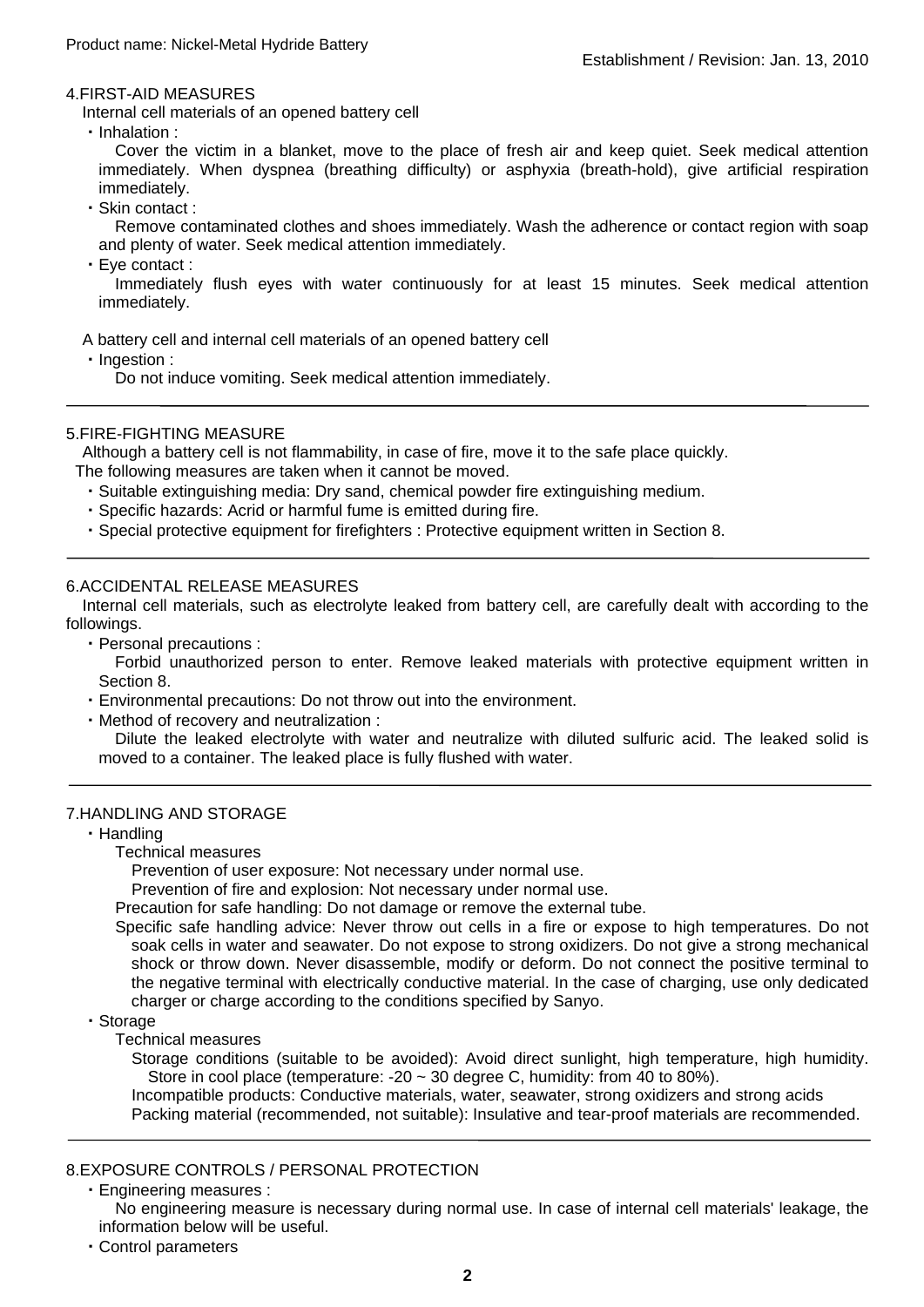| Common chemical name /<br>General name | <b>ACGIH(2008)</b>                                                                                                                  |                                                 |
|----------------------------------------|-------------------------------------------------------------------------------------------------------------------------------------|-------------------------------------------------|
|                                        | <b>TLV-TWA</b>                                                                                                                      | BEI                                             |
| Nickel, Nickel Compounds               | (As Ni)<br>Metal: $1.5$ mg/m <sup>3</sup><br>Soluble compounds : 0.1mg/m <sup>3</sup><br>Insoluble compounds : 0.2mg/m <sup>3</sup> |                                                 |
| <b>Cobalt Compounds</b>                | (As Co)<br>$0.02$ mg/m $3$                                                                                                          | In urine: 15 micro g/l<br>In blood: 1 micro g/l |
| Manganese Compounds                    | (As Mn)<br>$0.2$ mg/m <sup>3</sup>                                                                                                  |                                                 |
| <b>Aluminum Compounds</b>              | (As Al)<br>5mg/m <sup>3</sup> (Flammable powder)                                                                                    |                                                 |
| Zinc oxide                             | 2mg/m <sup>3</sup>                                                                                                                  |                                                 |
| Carbon Black                           | $3.5$ mg/m $3$                                                                                                                      |                                                 |
| Potassium Hydroxide                    |                                                                                                                                     |                                                 |
| Sodium Hydroxide                       |                                                                                                                                     |                                                 |
| Lithium Hydroxide                      |                                                                                                                                     |                                                 |

ACGIH: American Conference of Governmental Industrial Hygienists, Inc. TLV-TWA: Threshold Limit Value-time weighted average concentration BEI: Biological Exposure Indices

・Personal protective equipment

- Respiratory protection: Protective mask
- Hand protection: Protective gloves

Eye protection: Protective glasses designed to protect against liquid splashes

Skin and body protection: Working clothes with long sleeve and long trousers

# 9.PHYSICAL AND CHEMICAL PROPERTIES

・Appearance

Physical state: Solid Form: Cylindrical and Prismatic Color: Metallic color (without tube/label) Odour: No odour

- ・pH : NA
- ・Specific temperatures/temperature ranges at which changes in physical state occur : There is no useful information for the product as a mixture.
- ・Flash point : NA
- ・Explosion properties : NA
- Density : around  $1.5 \sim 6.0$ g/cm<sup>3</sup>
- ・Solubility ,with indication of the solvent(s) : Insoluble in water

# 10.STABILITY AND REACTIVITY

- ・Stability : Stable under normal use
- ・Hazardous reactions occurring under specific conditions

By misuse of a battery cell or the like, oxygen or hydrogen accumulates in the cell and the internal pressure rises. These gases may be emitted through the gas release vent. When fire is near, these gases may take fire.

When a battery cell is heated strongly by the surrounding fire, acrid or harmful fume may be emitted.

- ・Conditions to avoid : Direct sunlight, high temperature and high humidity
- ・Materials to avoid : Conductive materials, water, seawater, strong oxidizers and strong acids
- ・Hazardous decomposition products: Acrid or harmful fume is emitted during fire.

11.TOXICOLOGICAL INFORMATION

There is no data available on the product itself. The information of the internal cell materials is as follows.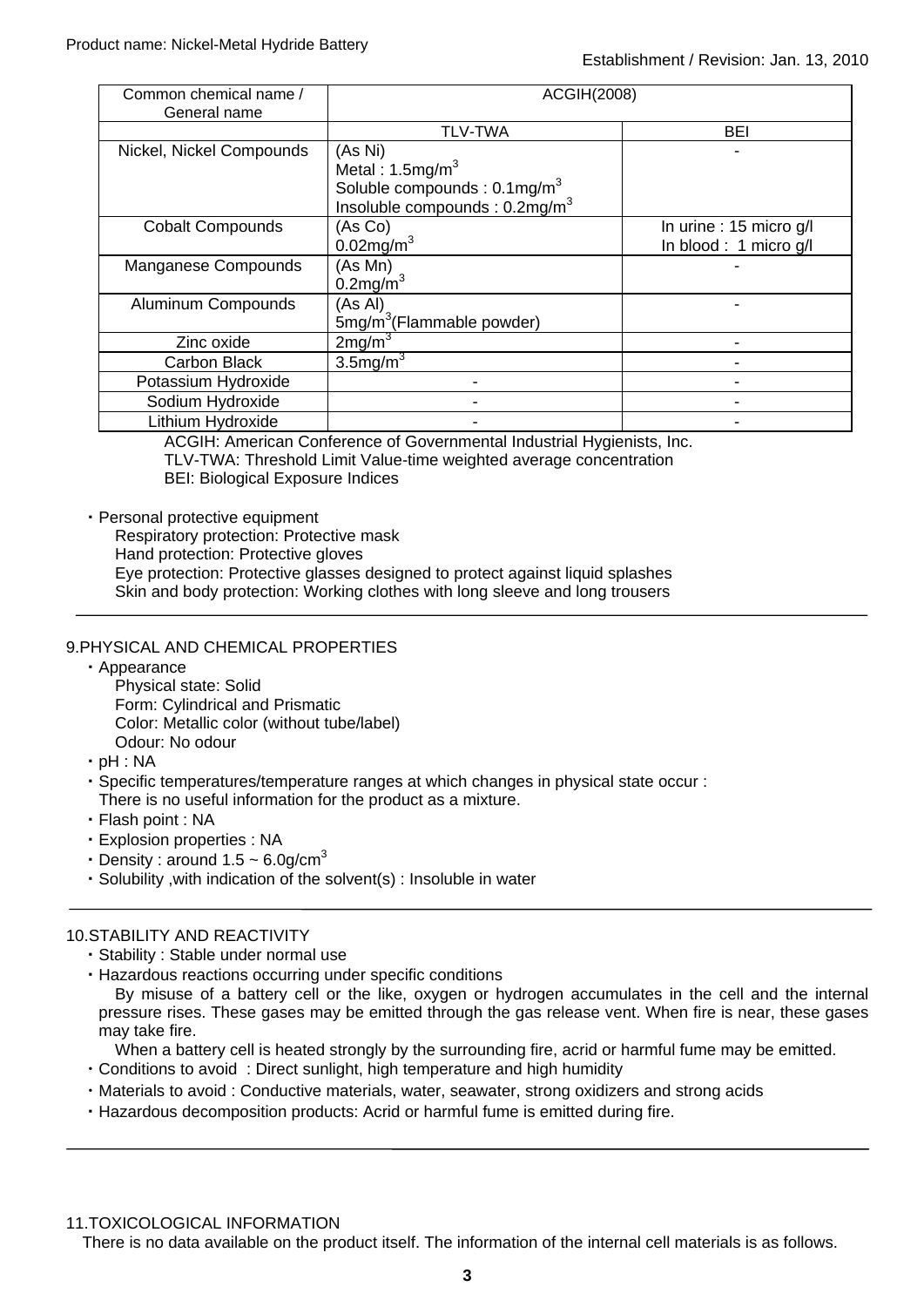#### **Nickel, Nickel Compounds**

- oral skin ・Acute toxicity: GHS: out of Category. Unknown. inhalation  $(qas)$  GHS: exempt from a classification. inhalation (steam) Unknown. inhalation (mist) Unknown.
- ・Skin corrosivity : Unknown.
- ・Serious damage and irritant property for eyes: Unknown.
- ・Respiratory or skin sensitization:
	- Respiratory sensitization: GHS: Category 1
	- Skin sensitization: GHS: Category 1 The allergy, asthma or breathing difficulties might be caused when inhaling.
		- The allergic skin reaction might be caused.
- ・Germline mutagenicity:
	- GHS: It is not possible to classify it due to data deficiency.
- ・Carcinogenicity :
	- GHS: Category 2
		- ACGIH: (Metal) A5 Not suspected as a human carcinogen
		- ACGIH: (water-soluble compounds) A4 Not classified as a human carcinogen obviously
		- ACGIH: (Insoluble compounds) A1 Confirmed human carcinogen
		- NIOSH: Potential occupational carcinogen
		- NTP: Reasonably anticipated to be human carcinogen
		- IARC: (Metal) Group 2B Possibly carcinogenic to human
		- IARC: (Compounds) Group 1 carcinogenic to human
- ・Reproduction Toxicity :
	- GHS: It is not possible to classify it due to data deficiency.
- ・Certain target organ/ Systemic toxicity (single exposure):
	- GHS: Category 1(respiratory organ and kidney).
	- The disorder of the respiratory organ and the kidney is caused.
- ・Certain target organ/ Systemic toxicity (repeated exposure):
	- GHS: Category 1(respiratory organ).

The disorder of the respiratory organ is caused by long-term or repeated exposure.

# **Cobalt Compounds**

| • Acute toxicity:  |                                                                |
|--------------------|----------------------------------------------------------------|
| oral               | GHS: out of Category.                                          |
| skin.              | Unknown.                                                       |
| inhalation $(gas)$ | GHS: exempt from a classification.                             |
| inhalation (steam) | Unknown.                                                       |
| inhalation (mist)  | GHS: It is not possible to classify it due to data deficiency. |
|                    |                                                                |

- ・Skin corrosivity : Unknown.
- ・Serious damage and irritant property for eyes: Unknown.
- ・Respiratory or skin sensitization:
	- Respiratory sensitization: GHS: Category 1
		- The allergy, asthma or breathing difficulties might be caused when inhaling. Skin sensitization: GHS: Category 1
			- The allergic skin reaction might be caused.
- ・Germline mutagenicity: Unknown.
- ・Carcinogenicity :
	- GHS: Category 2
		- ACGIH: A3 –Confirmed animal carcinogen but relevance to human carcinogen is unknown. IARC: Group 2B Possibly carcinogenic to human.
		- The cancer might be caused.
- ・Reproduction Toxicity :
	- GHS: Category 2.
	- The adverse effect on reproductive competence or the fetus might occur.
- ・Certain target organ/ Systemic toxicity (single exposure):
	- GHS: Category 3(respiratory tract irritating properties).
	- The respiratory organ might be stimulated.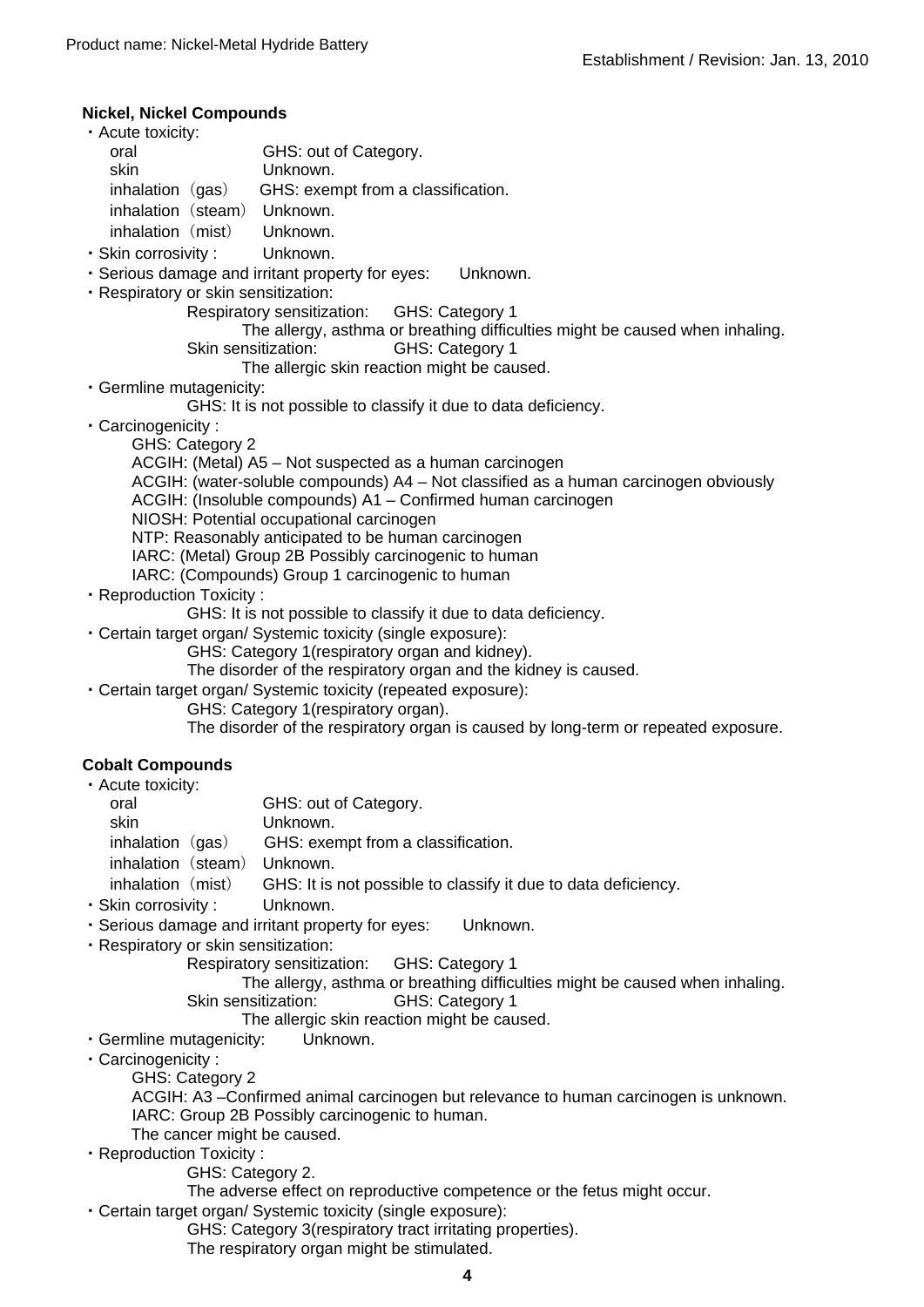・Certain target organ/ Systemic toxicity (repeated exposure): GHS: Category 1(respiratory organ). The disorder of the respiratory organ is caused by long-term or repeated exposure.

## **Manganese compounds**

| • Acute toxicity: |                          |                                    |
|-------------------|--------------------------|------------------------------------|
| oral              |                          | GHS: out of Category.              |
| skin              |                          | Unknown.                           |
| inhalation (gas)  |                          | GHS: exempt from a classification. |
|                   | inhalation (steam, mist) | Unknown.                           |

- ・Skin corrosivity : GHS: Category 3. Slight skin stimulation.
- ・Serious damage and irritant property for eyes: GHS: Category 2B. eye stimulation.
- ・Respiratory or skin sensitization:

Respiratory sensitization: Unknown.

Skin sensitization: Unknown.

- ・Germline mutagenicity : GHS: It is not possible to classify.
- ・Carcinogenicity : GHS: out of Category.
- ・Reproduction Toxicity : GHS: Category 1B.

The adverse effect on reproductive competence or the fetus might occur.

- ・Certain target organ/ Systemic toxicity (single exposure): GHS: Category 1(respiratory organ). The disorder of the respiratory organ is caused.
- ・Certain target organ/ Systemic toxicity (repeated exposure):
	- GHS: Category 1(respiratory organ, nerve).

The disorder of the respiratory organ and nerve system is caused by long-term or repeated inhalation exposure.

# **Aluminum Compounds**

- ・Acute toxicity:
- oral, skin, inhalation(steam, dust) Unknown.
- ・Skin corrosivity : Unknown.
- ・Serious damage and irritant property for eyes: Unknown.
- ・Respiratory or skin sensitization:
	- Respiratory sensitization: Unknown. Skin sensitization: Unknown.
- ・Germline mutagenicity : Unknown.
- ・Carcinogenicity : Unknown.
- ・Reproduction Toxicity : Unknown.
- ・Certain target organ/ Systemic toxicity (single exposure): Unknown.

・Certain target organ/ Systemic toxicity (repeated exposure):

GHS: Category 1 and 2.

The disorder of the pulmonary is caused by long-term or repeated inhalation exposure.(Category 1) The disorder of the nerve system by long-term or repeated oral exposure might be caused. (Category 2)

# **Zinc oxide**

- ・Acute toxicity:
	- oral rat  $LD_{50} > 5000$ mg/kg
- inhalation (dust, mist) rat  $LD_{50} > 5.7$ mg/l The harmful might be caused when inhaling.
- ・Skin corrosivity : GHS: out of Category.
- ・Serious damage and irritant property for eyes: GHS: out of Category
- ・Respiratory or skin sensitization:
	- Respiratory sensitization: Unknown.
	- Skin sensitization: GHS: out of Category.
- ・Germline mutagenicity : Unknown.
- ・Carcinogenicity : GHS: out of Category.
- ・Reproduction Toxicity : GHS: out of Category.
- ・Certain target organ/ Systemic toxicity (single exposure):
	- GHS: Category 1.
		- The disorder of the whole body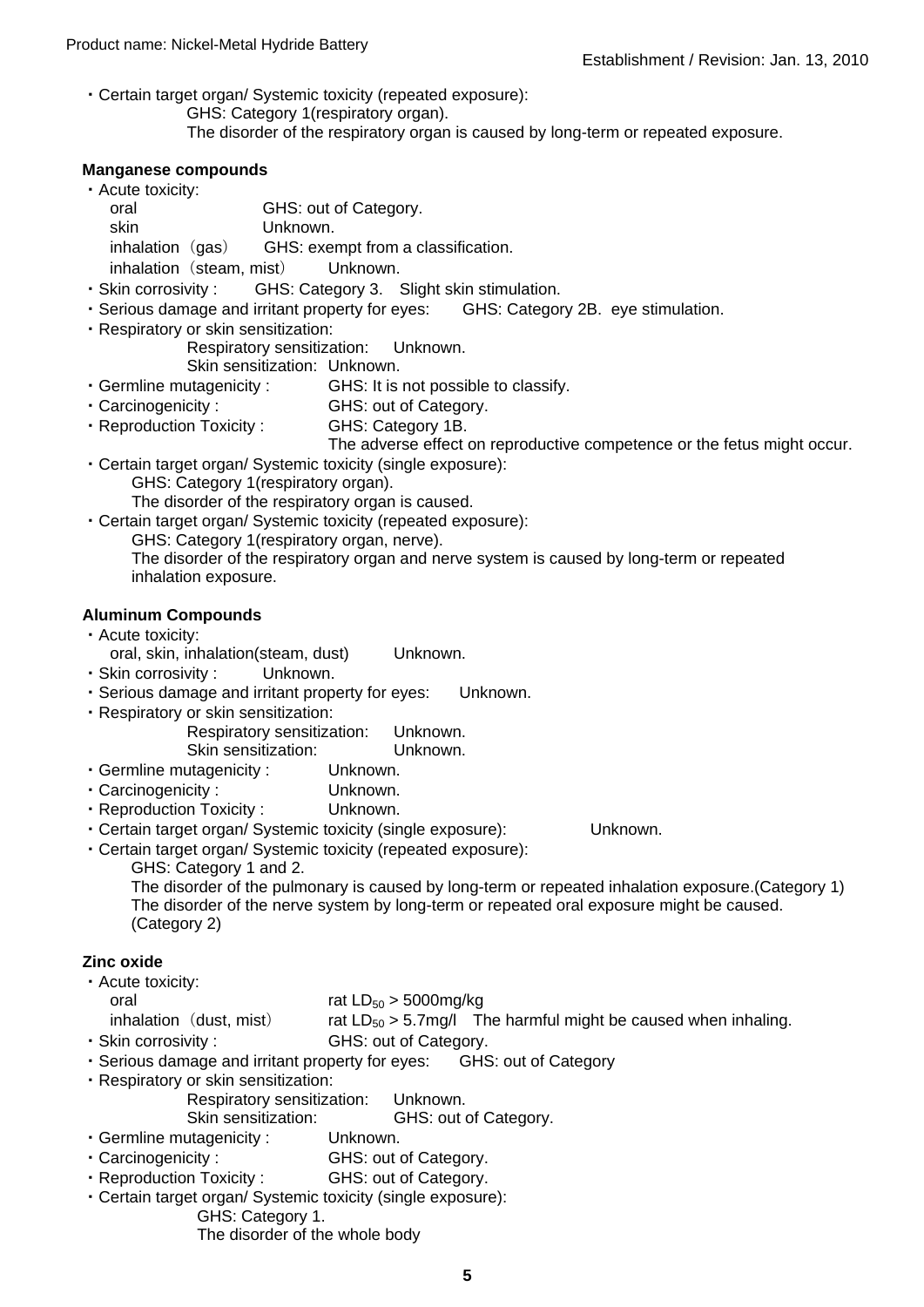- ・Certain target organ/ Systemic toxicity (repeated exposure):
	- GHS: Category 1.
		- The disorder of the pulmonary is caused by long-term or repeated inhalation exposure.

## **Carbon Black**

| • Acute toxicity:   |                           |
|---------------------|---------------------------|
| oral                | rat $LD_{50}$ 15400 mg/kg |
| skin                | Unknown.                  |
| inhalation (dust)   | Unknown.                  |
| · Skin corrosivity: | Unknown.                  |

- ・Serious damage and irritant property for eyes: Unknown.
- ・Respiratory or skin sensitization:
	- Respiratory sensitization: Unknown. Skin sensitization: Unknown.
- ・Germline mutagenicity : Unknown.
- ・Carcinogenicity :
	- GHS: Category 2

ACGIH: A3 –Confirmed animal carcinogen but relevance to human carcinogen is unknown. IARC: Group 2B Possibly carcinogenic to human.

- The cancer might be caused.
- ・Reproduction Toxicity : Unknown.
- ・Certain target organ/ Systemic toxicity (single exposure): Unknown.
- ・Certain target organ/ Systemic toxicity (repeated exposure):
	- GHS: Category 1

The disorder of the pulmonary is caused by long-term or repeated inhalation exposure.

# **Potassium Hydroxide**

| • Acute toxicity:   |                                        |
|---------------------|----------------------------------------|
| oral                | GHS: Category 3. Harmful if swallowed. |
| skin                | GHS: It is not possible to classify.   |
| inhalation (steam)  | GHS: It is not possible to classify.   |
| inhalation (dust)   | GHS: It is not possible to classify.   |
| · Skin corrosivity: | GHS: Category 1B.                      |

Serious chemical wound of the skin and damage of eyes is caused.

- ・Serious damage and irritant property for eyes: GHS: Category 1.
- ・Respiratory or skin sensitization:
	- Respiratory sensitization: GHS: It is not possible to classify.

Skin sensitization: GHS: out of Category.

- ・Germline mutagenicity : GHS: out of Category.
- ・Carcinogenicity : GHS: It is not possible to classify.
- ・Reproduction Toxicity : GHS: It is not possible to classify.
- ・Certain target organ/ Systemic toxicity (single exposure):
	- GHS: Category 1.

The disorder of the respiratory system is caused.

・Certain target organ/ Systemic toxicity (repeated exposure) GHS: It is not possible to classify.

# **Sodium Hydroxide**

| • Acute toxicity:           |                                      |
|-----------------------------|--------------------------------------|
| oral                        | GHS: It is not possible to classify. |
| skin                        | GHS: It is not possible to classify. |
| inhalation (gas)            | GHS: out of Category.                |
| inhalation (steam) Unknown. |                                      |
| inhalation (dust)           | Unknown.                             |
| · Skin corrosivity:         | GHS: Category 1.                     |

Serious chemical wound of the skin and damage of eyes is caused.

・Serious damage and irritant property for eyes: GHS: Category 1.

Serious damage of eyes is caused.

・Respiratory or skin sensitization: Respiratory sensitization: GHS: It is not possible to classify.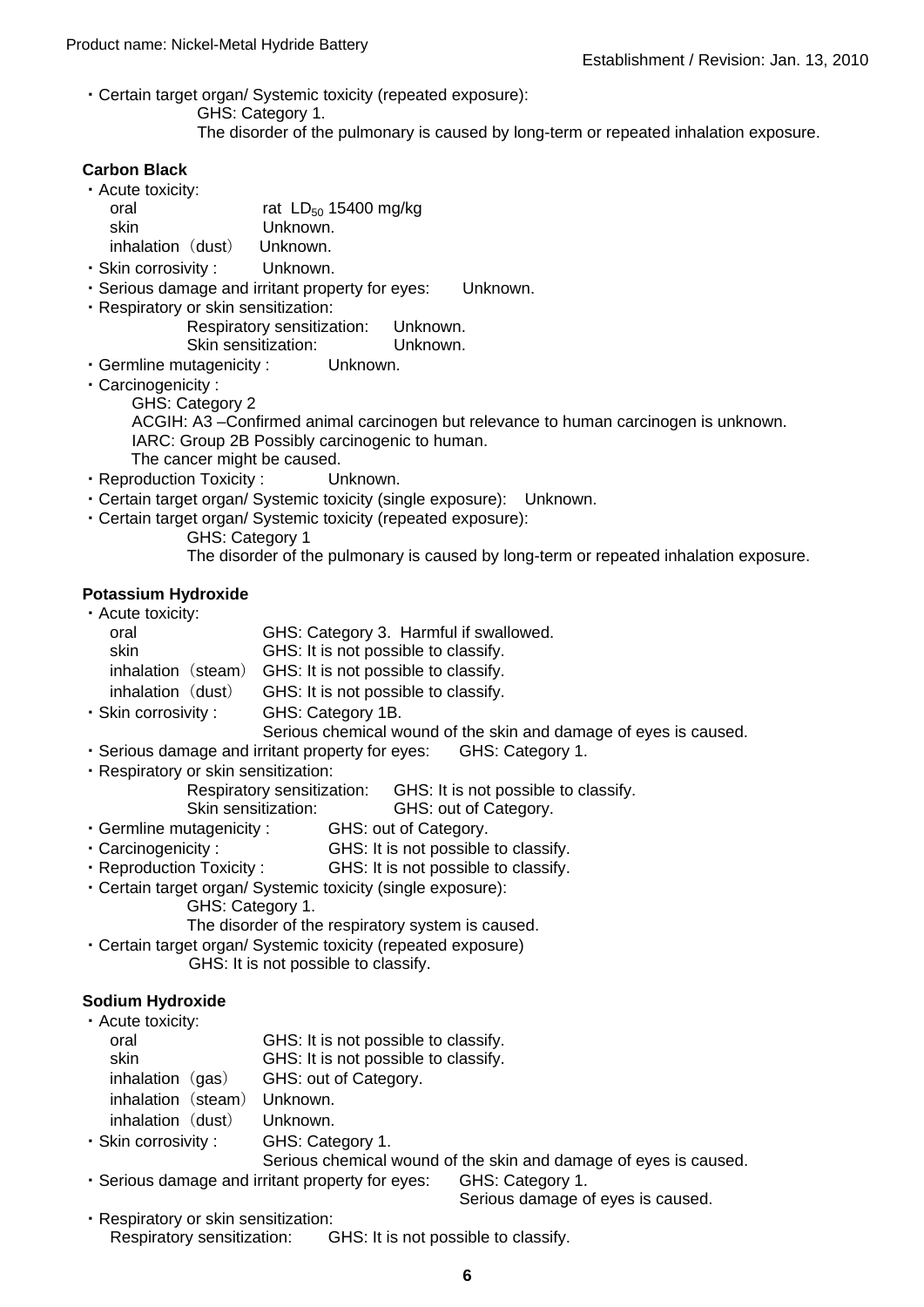- Skin sensitization: GHS: out of Category.
- ・Germline mutagenicity : GHS: out of Category
- ・Carcinogenicity : GHS: It is not possible to classify.
- ・Reproduction Toxicity : GHS: It is not possible to classify.
- ・Certain target organ/ Systemic toxicity (single exposure):
	- GHS: Category 1(respiratory system).

The disorder of the respiratory organ is caused.

・Certain target organ/ Systemic toxicity (repeated exposure):

GHS: It is not possible to classify.

# **Lithium Hydroxide**

・Acute toxicity:

| oral<br>skin                | Unknown.                                               | GHS: Category 3. Harmful if swallowed. |
|-----------------------------|--------------------------------------------------------|----------------------------------------|
|                             |                                                        |                                        |
| inhalation (steam) Unknown. |                                                        |                                        |
|                             | inhalation (dust) GHS: Category 3. Harmful if inhaled. |                                        |
| Skin corrosivity · ·        | GHS: Category 1                                        |                                        |

- ・Skin corrosivity : GHS: Category 1.
	- Serious chemical wound of the skin and damage of eyes is caused.
- ・Serious damage and irritant property for eyes: GHS: Category 1.
- ・Respiratory or skin sensitization:

Respiratory sensitization: GHS: It is not possible to classify.<br>Skin sensitization: GHS: It is not possible to classify.

GHS: It is not possible to classify.

- ・Germline mutagenicity : Unknown.
- ・Carcinogenicity : Unknown.
- ・Reproduction Toxicity : Unknown.
- ・Certain target organ/ Systemic toxicity (single exposure):
	- GHS: Category 1.
	- The disorder of the respiratory system is caused by inhalation exposure.
- ・Certain target organ/ Systemic toxicity (repeated exposure):
	- GHS: Category 1&2.

The disorder of the respiratory system is caused by long-term or repeated inhalation exposure. The disorder of the liver and the hematopoietic system by long-term or repeated oral exposure might be caused.

# 12.ECOLOGICAL INFORMATION

・Persistence/degradability :

Since a battery cell and the internal materials remain in the environment, do not bury or throw out into the environment.

# 13.DISPOSAL CONSIDERATIONS

・Recommended methods for safe and environmentally preferred disposal :

Product (waste from residues)

Do not throw out a used battery cell. Recycle it through the recycling company.

Contaminated packaging

Neither a container nor packing is contaminated during normal use. When internal materials leaked from a battery cell contaminates them, dispose them as industrial wastes subject to special control.

# 14.TRANSPORT INFORMATION

This battery doesn't correspond to dangerous article of the United Nations transportation regulations. Moreover, this article doesn't correspond to dangerous article to which transportation is restricted by the following decree and guideline.

- ・TECHNICAL INSTRUCTIONS FOR THE SAFE TRANSPORT OF DANGEROUS GOODS BY AIR(ICAO)
- ・IATA Dangerous Goods Regulations(IATA)
- ・INTERNATIONAL MARITIME DANGEROUS GOODS CODE(IMO)
- ・code of federal regulations (U.S.DOT)